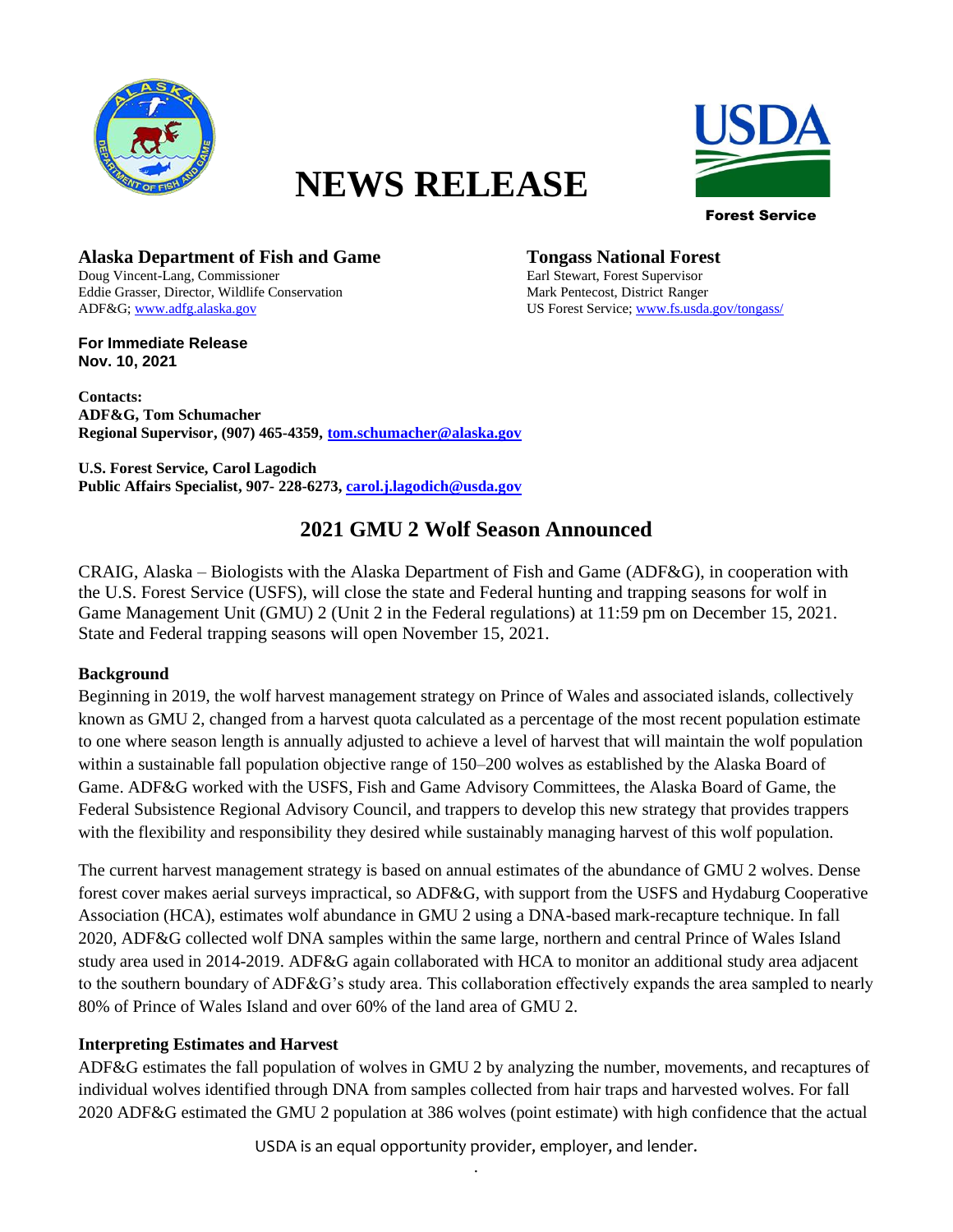number of wolves in GMU 2 prior to the fall 2020 hunting and trapping seasons was within the 95% confidence interval range, 320 to 472 wolves. This is the most current population estimate. All estimates involve uncertainty. Therefore, we present each GMU 2 wolf population estimate as a point estimate within a range of plausible values (95% confidence interval) which describe that uncertainty. Within that range of plausible values, the point estimate is the value most likely to be correct given the data collected that year.

The fall 2020 population estimate of 386 wolves was higher than expected considering it followed a reported harvest of 164 wolves from a fall 2019 population estimated at 316 (95% CI: 250, 398) wolves. However, other information also indicates that the GMU 2 wolf population remains robust. Numbers of hair samples collected at ADF&G's hair traps and numbers of unique individual wolves identified through DNA were similar in 2019 and 2020. Rate of trapper catch (wolves harvested per week) in both years was also similar. With only 68 wolves reported harvested in 2020, ADF&G concludes that the fall 2020 population estimate is plausible and in fall 2021 the GMU 2 wolf population remains productive and resilient.

### **Sealing requirements**

In March 2021 the Alaska Board of Game changed state regulations for sealing wolves harvested in GMU 2, and those changes will be in effect during the upcoming wolf hunting and trapping seasons. Wolves taken in GMU 2 must be sequentially numbered or marked by the hunter or trapper, the hunter or trapper must call the ADF&G Ketchikan office at (907) 225-2475 within 7 days of take to report the date and location of take, and all hides must be sealed within 15 days of take. These regulations were designed to provide more precise data for managers to use when calculating population estimates.

Federally qualified users harvesting wolves on Federally managed land in Unit 2 may also seal wolves under Federal subsistence regulations. Federal regulations require wolves harvested in Unit 2 to be sealed within 30 days of the end of the season. Federal regulations do not apply to wolves harvested on municipal, private, or state lands including tidelands. Trappers sealing wolves under Federal regulations are also encouraged to provide precise information on the date and location where each individual wolf was harvested.

#### **Fall 2021 Harvest Management**

Setting harvest season length involves considering a variety of biological factors and regulatory guidance. Although ADF&G's GMU 2 wolf population estimates have always been reasonable and consistent with the DNA collected, analysis of data from 2019 and 2020 suggests earlier estimates may have been biased low. Along with incremental improvements in capturing DNA from hair samples, in 2019 and 2020 ADF&G first had access to DNA from relatively large numbers of wolves harvested within the study area during the October-December study period. That DNA collected at sealing contributed to larger datasets available for the 2019 and 2020 population estimates and in part, appears responsible for higher estimates in those years. Fewer samples from harvested wolves available for earlier estimates may have biased those estimates low.

When setting the current fall population objective (150–200 wolves) the Alaska Board of Game referenced estimates from 2014 and 2015. If those estimates were biased low, the population objective in regulation may be set too low. Investigating potential bias in GMU 2 wolf population estimates is a top priority for ADF&G, but until we know more, managers will take a conservative approach to harvest management. The 2021 state and Federal trapping seasons for wolves in GMU 2 will be one month long (31 days), opening on November 15 and closing on December 15. State and Federal GMU 2 wolf hunting seasons will also close on Dec. 15, 2021. We believe a onemonth trapping season offers substantial harvest opportunity while also ensuring that harvest will remain sustainable. We understand that GMU 2 hunters and trappers would prefer greater opportunity but considering the recent uncertainty about early population estimates and their influence on the current population objective, we believe a conservative approach is warranted.

> USDA is an equal opportunity provider, employer, and lender. .